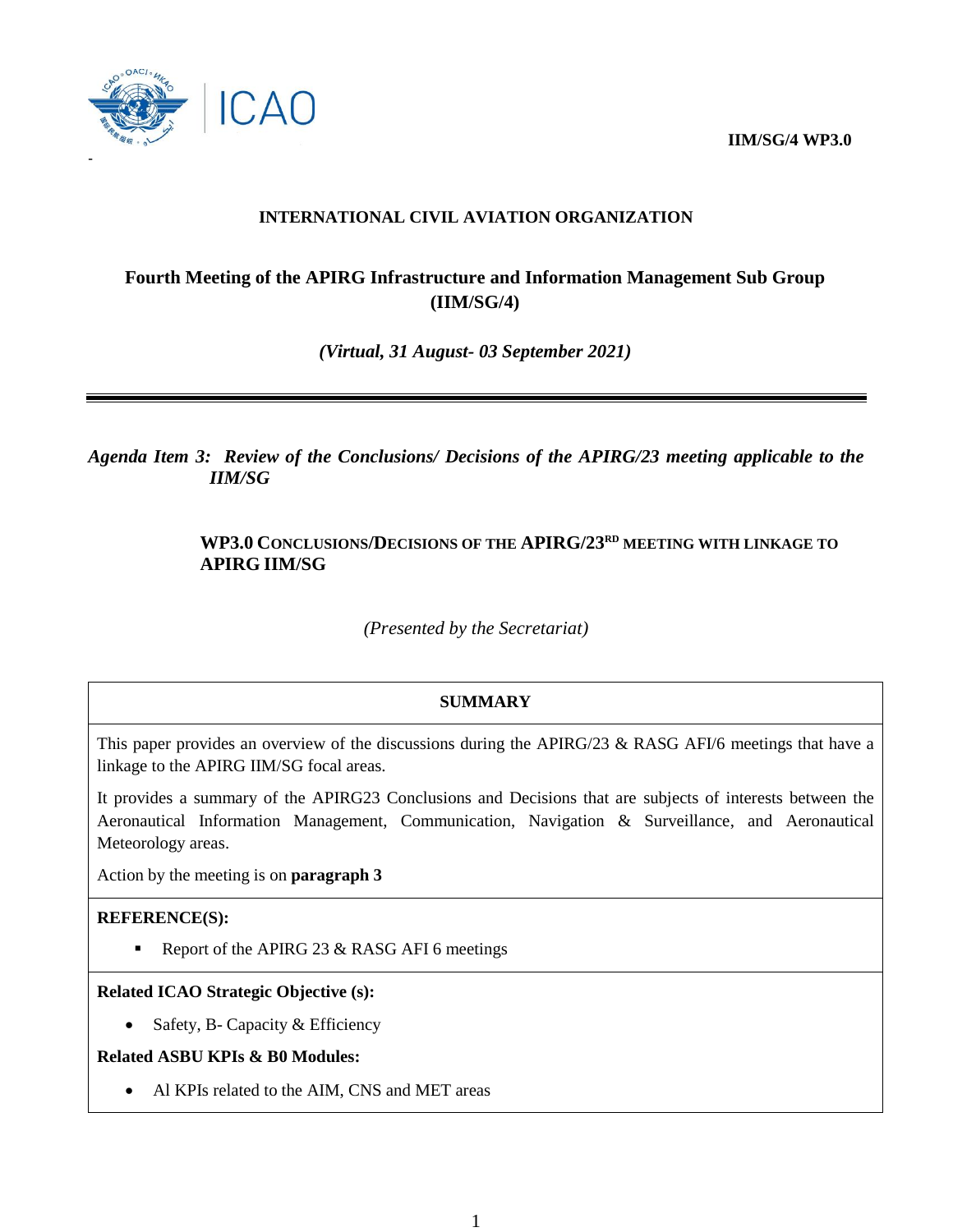# **1. INTRODUCTION**

**-**

1.1 Two joint sessions (the Twenty-third Meeting of the AFI Planning and Implementation Group (APIRG/23) and the Sixth Meeting of the AFI Regional Aviation Safety Group (RASG - AFI/6) were convened virtually, from 23 November to 02 December 2020.

1.2 The meeting commenced with an APIRG/23 and RASG-AFI/6 joint session. More than 400 participants from the AFI States, Regional / International Organizations and Industry attended the meeting.

#### **2. DISCUSSION**

2.1 Under its Agenda Item 2, *Performance Framework for Regional Air Navigation Planning and Implementation*, the meeting reviewed the Outcome of the Third meeting of the APIRG Infrastructure and Information Management Sub-Group (IIM/SG3) held virtually from 12 to 14 October 2020. The main objectives of the IIM/SG3 meeting were to:

- a) Review the Conclusions/Decisions of the second meeting of the **IIM/SG2** held in Dakar, Senegal from 09 to 11 July 2018;
- b) Review the outcome of the APIRG/22 meeting pertaining to the areas of Aeronautical Information Management (**AIM**), Aeronautical Communication Navigation Surveillance and Spectrum (**CNS**), Aeronautical Meteorology (**MET**);
- c) Review the status of implementation of the regional projects adopted by APIRG in the IIM/SG fields (**AIM, CNS and MET**) to be implemented based on the ICAO ASBU prioritized related modules selected by the AFI Region; and
- d) Review the Terms of Reference (ToRs) and Work Programme of the Sub Group.
- 2.2 During its deliberations, the APIRG23 meeting noted that some IIM/SG Conclusions/ Decisions were implemented successfully and others were yet to be completed. States and Organizations were urged to embark on the effective implementation of the outstanding Conclusions and Decisions of the IIM/SG2 and other previous meetings.
- 2.3 The lack of participation of project team members to the activities of the project was highlighted as the main hindrance to the achievement of the Project Teams tasks. In addition, the lack of response to Project Team Coordinator (PTC) requests for project coordination was identified as another hindrance. Consequently, the Secretariat was requested to circulate the list of IIM Projects Teams to States/Organizations and encourage States to confirm their nominees and assess the expertise, availability, commitment and participation as project Team members
- 2.4 The APIRG23 meeting reviewed all the Outcome of the IIM/SG3 and formulated the IIM/SG related Conclusions and Decisions as reflected in **Appendix A** to this Working Paper.